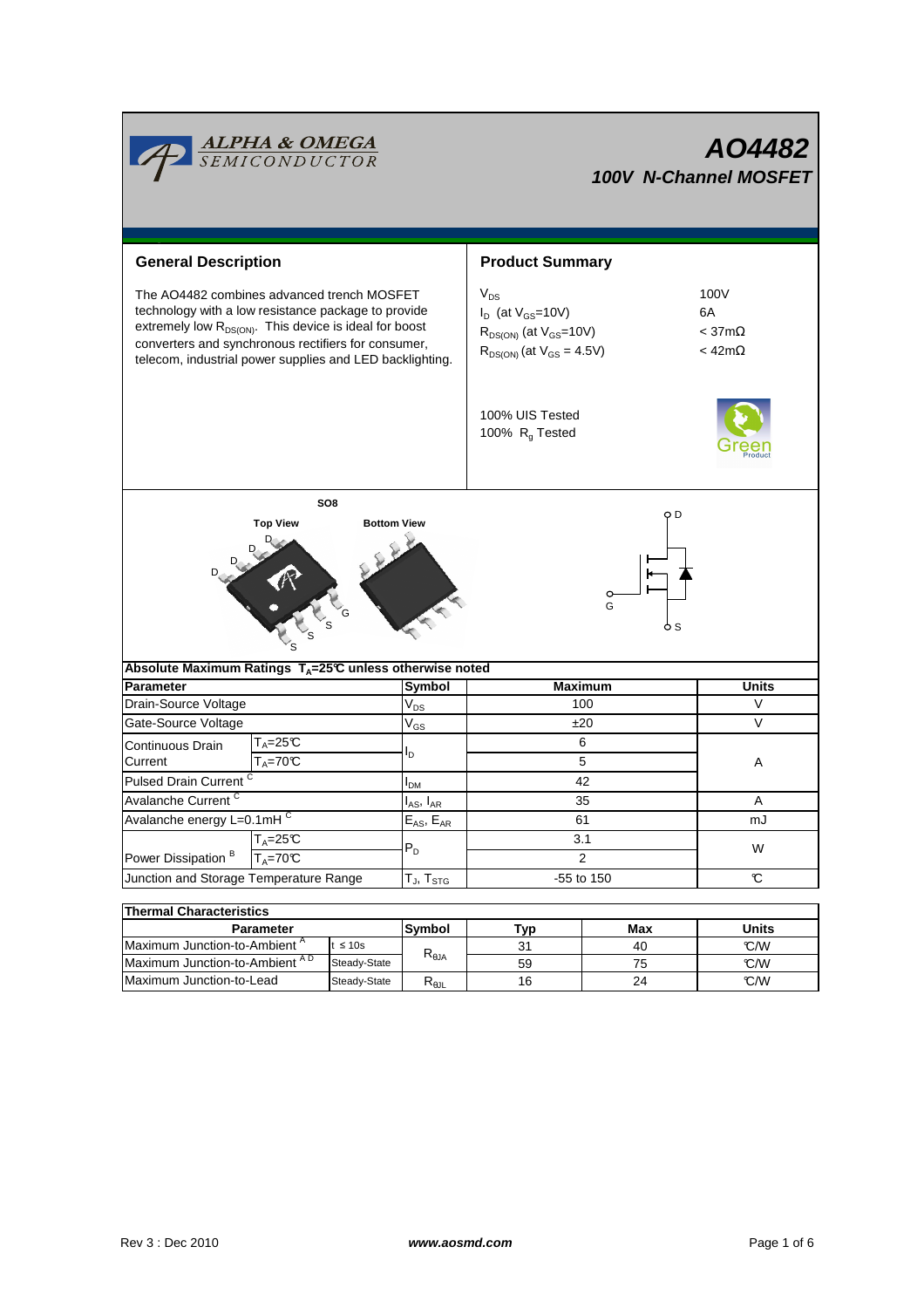### **Electrical Characteristics (TJ=25°C unless otherwise noted)**

| <b>Symbol</b>               | <b>Parameter</b>                      | <b>Conditions</b>                                                                                 | Min  | <b>Typ</b>     | <b>Max</b> | <b>Units</b> |
|-----------------------------|---------------------------------------|---------------------------------------------------------------------------------------------------|------|----------------|------------|--------------|
| <b>STATIC PARAMETERS</b>    |                                       |                                                                                                   |      |                |            |              |
| <b>BV<sub>DSS</sub></b>     | Drain-Source Breakdown Voltage        | $I_D = 250 \mu A$ , $V_{GS} = 0V$                                                                 | 100  |                |            | V            |
| $I_{DSS}$                   | Zero Gate Voltage Drain Current       | $V_{DS}$ =100V, $V_{GS}$ =0V                                                                      |      |                | 1          | μA           |
|                             |                                       | $T_J = 55C$                                                                                       |      |                | 5          |              |
| l <sub>GSS</sub>            | Gate-Body leakage current             | $V_{DS} = 0V$ , $V_{GS} = \pm 20V$                                                                |      |                | 100        | nA           |
| $V_{GS(th)}$                | Gate Threshold Voltage                | $V_{DS} = V_{GS} I_D = 250 \mu A$                                                                 | 1.6  | 2.1            | 2.7        | V            |
| $I_{D(ON)}$                 | On state drain current                | $V_{GS}$ =10V, $V_{DS}$ =5V                                                                       | 42   |                |            | A            |
| $R_{DS(ON)}$                | Static Drain-Source On-Resistance     | $V_{GS}$ =10V, $I_D$ =6A                                                                          |      | 30             | 37         |              |
|                             |                                       | $T_J = 125C$                                                                                      |      | 60             | 72         | $m\Omega$    |
|                             |                                       | $V_{GS}$ =4.5V, $I_D$ =5A                                                                         |      | 33             | 42         | $m\Omega$    |
| $g_{FS}$                    | <b>Forward Transconductance</b>       | $V_{DS}=5V$ , $I_D=6A$                                                                            |      | 35             |            | S            |
| $V_{SD}$                    | Diode Forward Voltage                 | $IS=1A, VGS=0V$                                                                                   |      | 0.7            | 1          | V            |
| Is                          | Maximum Body-Diode Continuous Current |                                                                                                   |      |                | 4          | A            |
|                             | <b>DYNAMIC PARAMETERS</b>             |                                                                                                   |      |                |            |              |
| $C_{\text{iss}}$            | Input Capacitance                     | $V_{GS}$ =0V, $V_{DS}$ =50V, f=1MHz                                                               | 1300 | 1630           | 2000       | pF           |
| $\mathsf{C}_{\mathrm{oss}}$ | <b>Output Capacitance</b>             |                                                                                                   | 70   | 100            | 130        | pF           |
| $C_{\rm rss}$               | Reverse Transfer Capacitance          |                                                                                                   | 30   | 50             | 70         | pF           |
| R <sub>g</sub>              | Gate resistance                       | $V_{GS}$ =0V, $V_{DS}$ =0V, f=1MHz                                                                | 0.3  | 0.75           | 1.1        | Ω            |
|                             | <b>SWITCHING PARAMETERS</b>           |                                                                                                   |      |                |            |              |
| $Q_q(10V)$                  | <b>Total Gate Charge</b>              | $V_{GS}$ =10V, $V_{DS}$ =50V, $I_{D}$ =6A                                                         | 28   | 36             | 44         | nC           |
| $Q_g(4.5V)$                 | <b>Total Gate Charge</b>              |                                                                                                   | 14   | 18             | 22         | nC           |
| $\mathsf{Q}_{\mathsf{gs}}$  | Gate Source Charge                    |                                                                                                   | 4    | 5              | 6          | nC           |
| $\mathsf{Q}_{\text{gd}}$    | Gate Drain Charge                     |                                                                                                   | 5    | 9              | 13         | nC           |
| $t_{D(0n)}$                 | Turn-On DelayTime                     |                                                                                                   |      | $\overline{7}$ |            | ns           |
| $t_r$                       | Turn-On Rise Time                     | $V_{GS}$ =10V, V <sub>DS</sub> =50V, R <sub>L</sub> =8.3 $\Omega$ ,<br>$R_{\text{GEN}} = 3\Omega$ |      | $\overline{7}$ |            | ns           |
| $t_{D(off)}$                | Turn-Off DelayTime                    |                                                                                                   |      | 28             |            | ns           |
| $\mathbf{t}_\text{f}$       | Turn-Off Fall Time                    |                                                                                                   |      | $\overline{7}$ |            | ns           |
| $\mathsf{t}_\mathsf{rr}$    | Body Diode Reverse Recovery Time      | $I_F = 6A$ , dl/dt=500A/ $\mu$ s                                                                  | 17.5 | 25             | 33         | ns           |
| $Q_{rr}$                    | Body Diode Reverse Recovery Charge    | $I_F = 6A$ , dl/dt=500A/us                                                                        | 90   | 130            | 170        | nC           |

A. The value of R<sub>θJA</sub> is measured with the device mounted on 1in<sup>2</sup> FR-4 board with 2oz. Copper, in a still air environment with T<sub>A</sub> =25°C. The value in any given application depends on the user's specific board design.

B. The power dissipation P<sub>D</sub> is based on T<sub>J(MAX)</sub>=150°C, using  $\leq 10$ s junction-to-ambient thermal resistance.

C. Repetitive rating, pulse width limited by junction temperature  $T_{J(MAX)}$ =150°C. Ratings are based on low frequency and duty cycles to keep initialT $_J=25^{\circ}C$ .

D. The  $R_{\theta JA}$  is the sum of the thermal impedence from junction to lead  $R_{\theta JL}$  and lead to ambient.

E. The static characteristics in Figures 1 to 6 are obtained using <300µs pulses, duty cycle 0.5% max.

F. These curves are based on the junction-to-ambient thermal impedence which is measured with the device mounted on 1in<sup>2</sup> FR-4 board with 2oz. Copper, assuming a maximum junction temperature of  $T_{J(MAX)}$ =150°C. The SOA curve provides a single pulse ratin g.

THIS PRODUCT HAS BEEN DESIGNED AND QUALIFIED FOR THE CONSUMER MARKET. APPLICATIONS OR USES AS CRITICAL COMPONENTS IN LIFE SUPPORT DEVICES OR SYSTEMS ARE NOT AUTHORIZED. AOS DOES NOT ASSUME ANY LIABILITY ARISING OUT OF SUCH APPLICATIONS OR USES OF ITS PRODUCTS. AOS RESERVES THE RIGHT TO IMPROVE PRODUCT DESIGN, FUNCTIONS AND RELIABILITY WITHOUT NOTICE.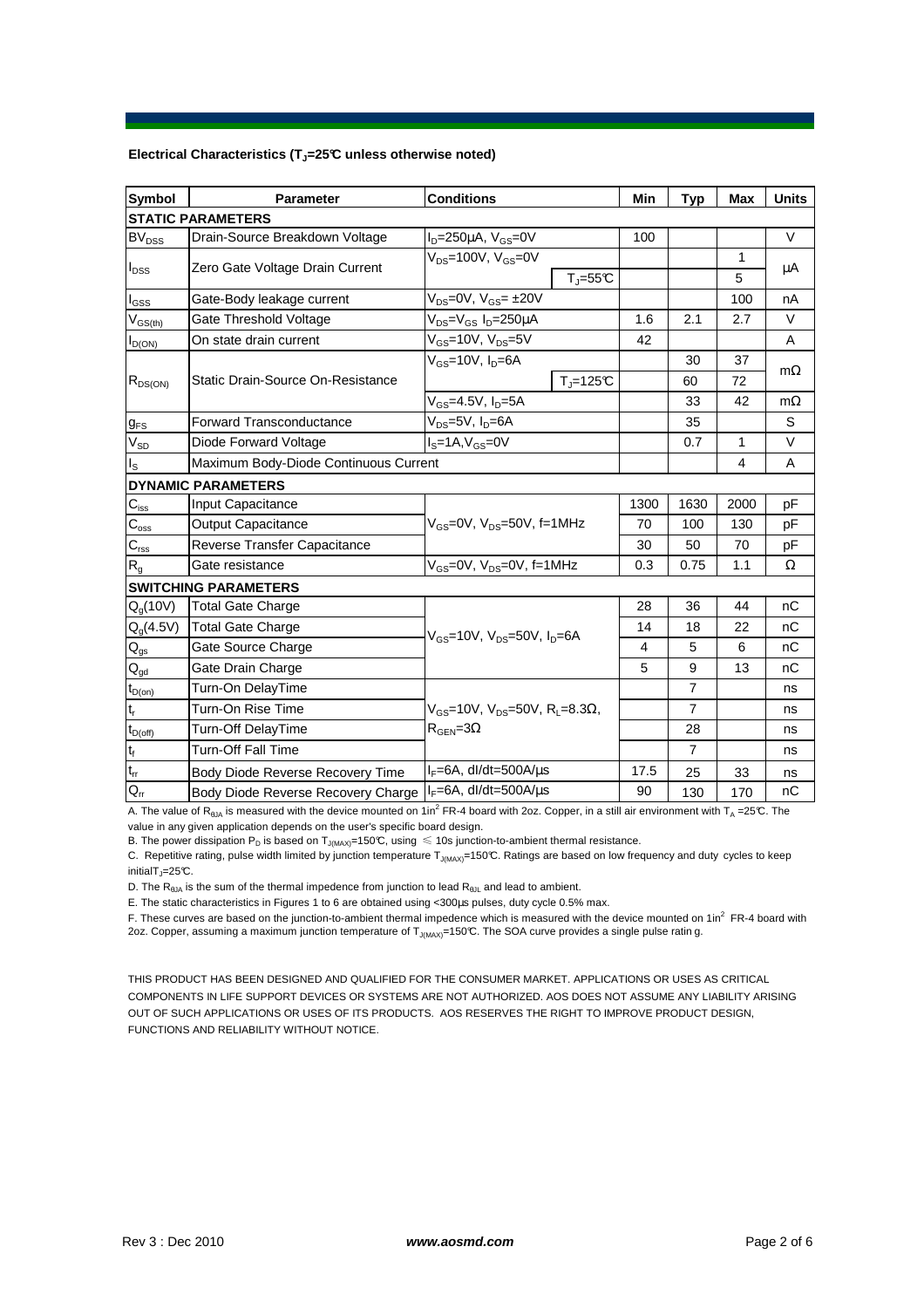#### **TYPICAL ELECTRICAL AND THERMAL CHARACTERISTICS**

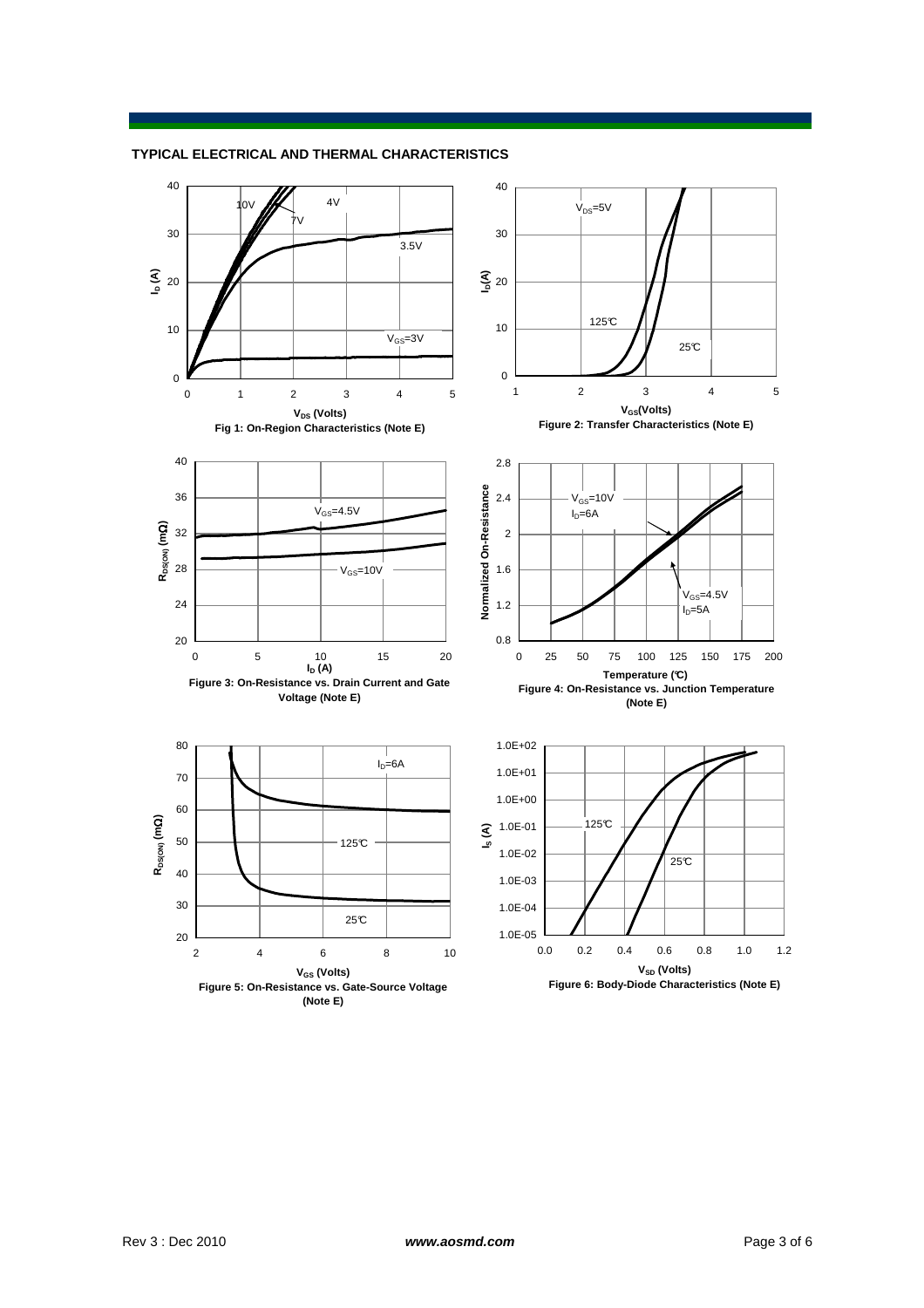

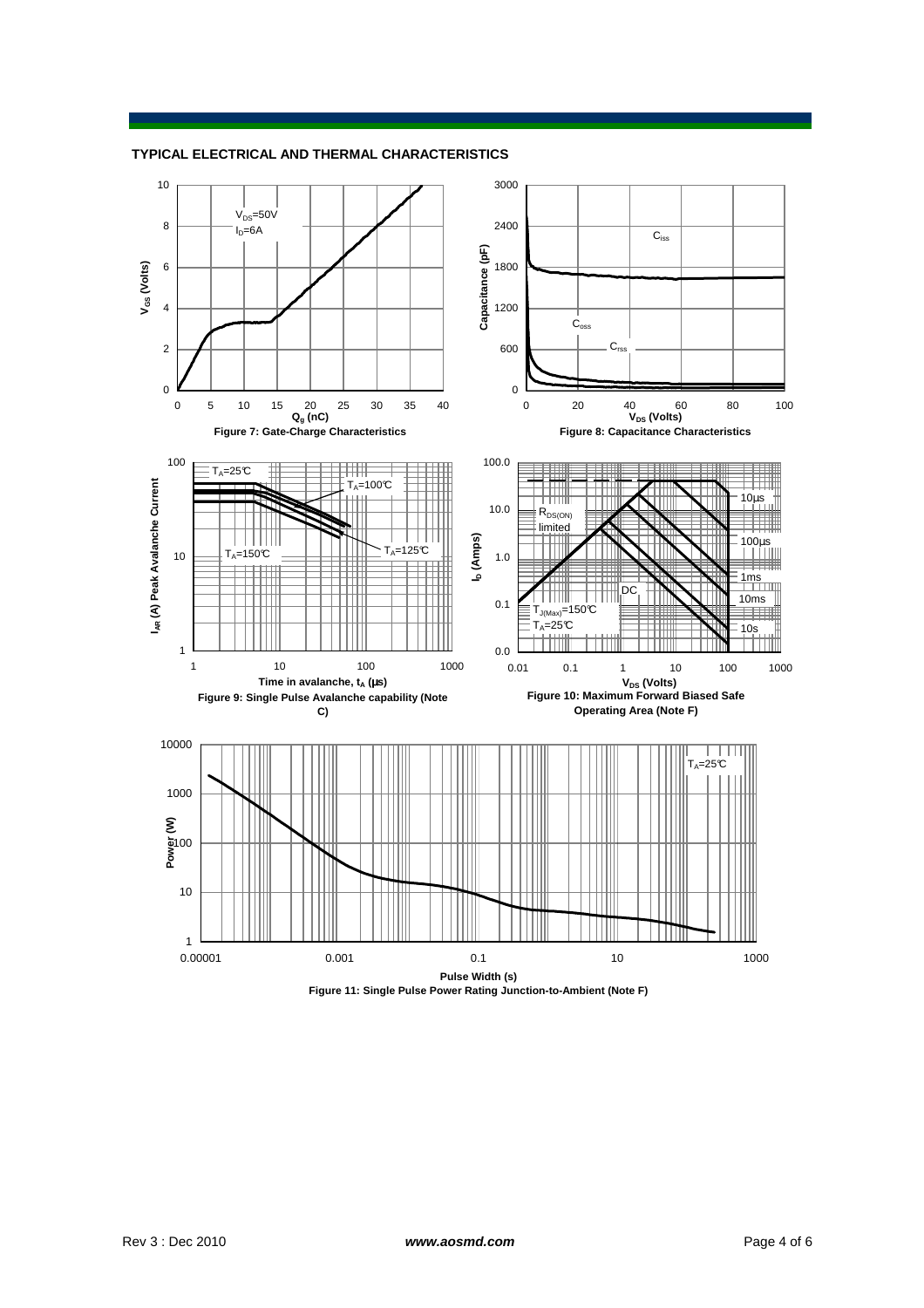### **TYPICAL ELECTRICAL AND THERMAL CHARACTERISTICS**